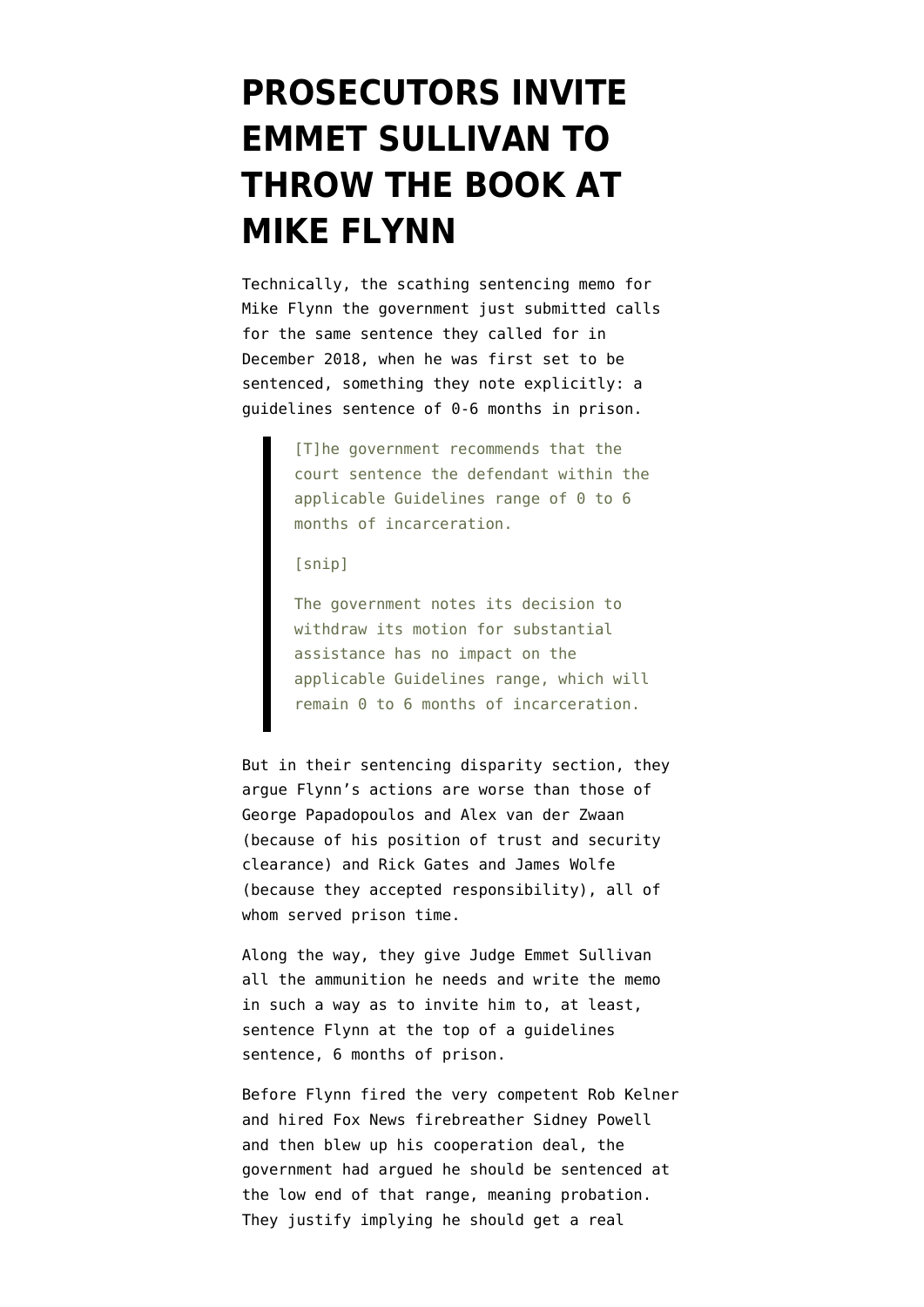prison sentence now because of the way he undermined the prosecution of his former partner, Bijan Kian, and reneged on his acceptance of responsibility.

> Given the serious nature of the defendant's offense, his apparent failure to accept responsibility, his failure to complete his cooperation in – and his affirmative efforts to undermine – the prosecution of Bijan Rafiekian, and the need to promote respect for the law and adequately deter such criminal conduct, the government recommends that the court sentence the defendant within the applicable Guidelines range of 0 to 6 months of incarceration.

## **The government lays out two ways Flynn undermined the Bijan Kian prosecution**

Flynn's reversal on the Kian case is important because — according to the [cooperation addendum](https://www.courtlistener.com/recap/gov.uscourts.dcd.191592/gov.uscourts.dcd.191592.146.0_3.pdf) [submitted in 2018](https://www.courtlistener.com/recap/gov.uscourts.dcd.191592/gov.uscourts.dcd.191592.146.0_3.pdf) — that's the one investigation in which he provided "substantial cooperation.

> Notably, only the assistance he had provided in the Rafiekian case was deemed "substantial."

Over the last six months, Flynn has negated all that cooperation.

> In light of the complete record, including actions subsequent to December 18, 2018, that negate the benefits of much of the defendant's earlier cooperation, the government no longer deems the defendant's assistance "substantial."

The government substantiates that Flynn changed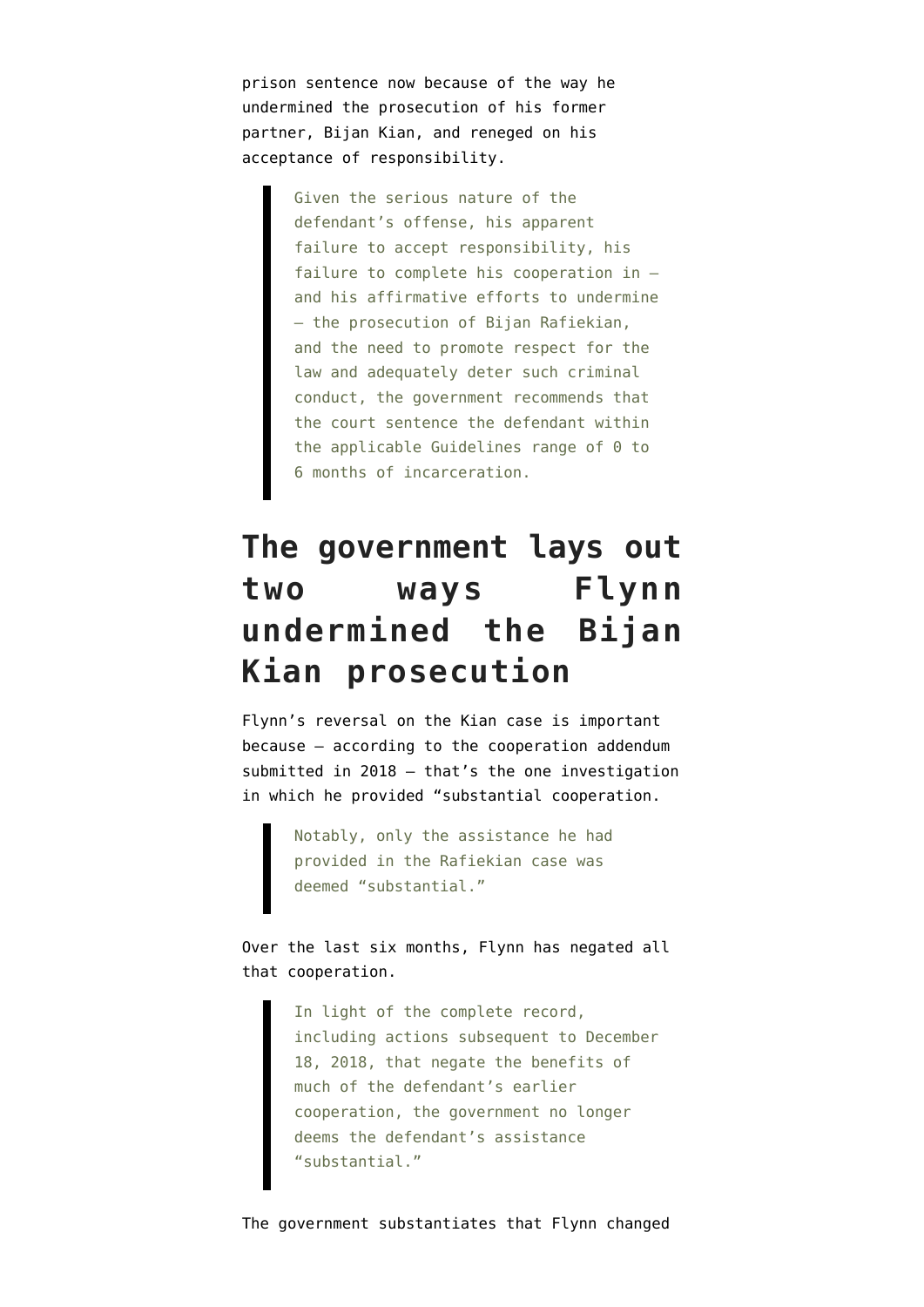his testimony by including [Kian trial exhibits,](https://www.courtlistener.com/recap/gov.uscourts.dcd.191592/gov.uscourts.dcd.191592.150.1.pdf) [Flynn's grand jury testimony](https://www.courtlistener.com/recap/gov.uscourts.dcd.191592/gov.uscourts.dcd.191592.150.2.pdf), [a Flynn 302,](https://www.courtlistener.com/recap/gov.uscourts.dcd.191592/gov.uscourts.dcd.191592.150.3.pdf) [two](https://www.courtlistener.com/recap/gov.uscourts.dcd.191592/gov.uscourts.dcd.191592.150.4.pdf) [Rob Kelner 302s](https://www.courtlistener.com/recap/gov.uscourts.dcd.191592/gov.uscourts.dcd.191592.150.4.pdf) ([two](https://www.courtlistener.com/recap/gov.uscourts.dcd.191592/gov.uscourts.dcd.191592.150.6.pdf)), and the [302 from another](https://www.courtlistener.com/recap/gov.uscourts.dcd.191592/gov.uscourts.dcd.191592.150.5.pdf) [of the lawyers](https://www.courtlistener.com/recap/gov.uscourts.dcd.191592/gov.uscourts.dcd.191592.150.5.pdf) who helped submit his FARA filing. After having substantiated *that* Flynn reneged on his cooperation, the government then lays out another way Flynn undermined Kian's prosecution — by contesting that he was Kian's co-conspirator.

> Remarkably, the defendant, through his counsel, then affirmatively intervened in the Rafiekian case and filed a memorandum opposing the government's theory of admissibility on the grounds that the defendant was not charged or alleged as a coconspirator. See Flynn Memorandum Opposing Designation, United States v. Bijan Rafiekian, No. 18-cr-457 (E.D. Va July 8, 2019) (Doc. 270). This action was wholly inconsistent with the defendant assisting (let alone substantially assisting) or cooperating with the government in that case.12 Accordingly, while the defendant initially helped the prosecutors in EDVA bring the Rafiekian case, he ultimately hindered their prosecution of it.

The government then rebuts first one counterargument Flynn might make — that he should get credit for cooperating anyway since he waived privilege so his Covington lawyers could testify.

> 12 Any claim by the defendant that the Rafiekian prosecution was aided by his agreement to waive the attorney-client privilege and the attorney work-product doctrine regarding his attorneys' preparation and filing of the FARA documents would be unfounded. The defendant explicitly did not waive any privileges or protections with respect to the preparation and filing of the FARA documents. No waiver occurred because the government (and the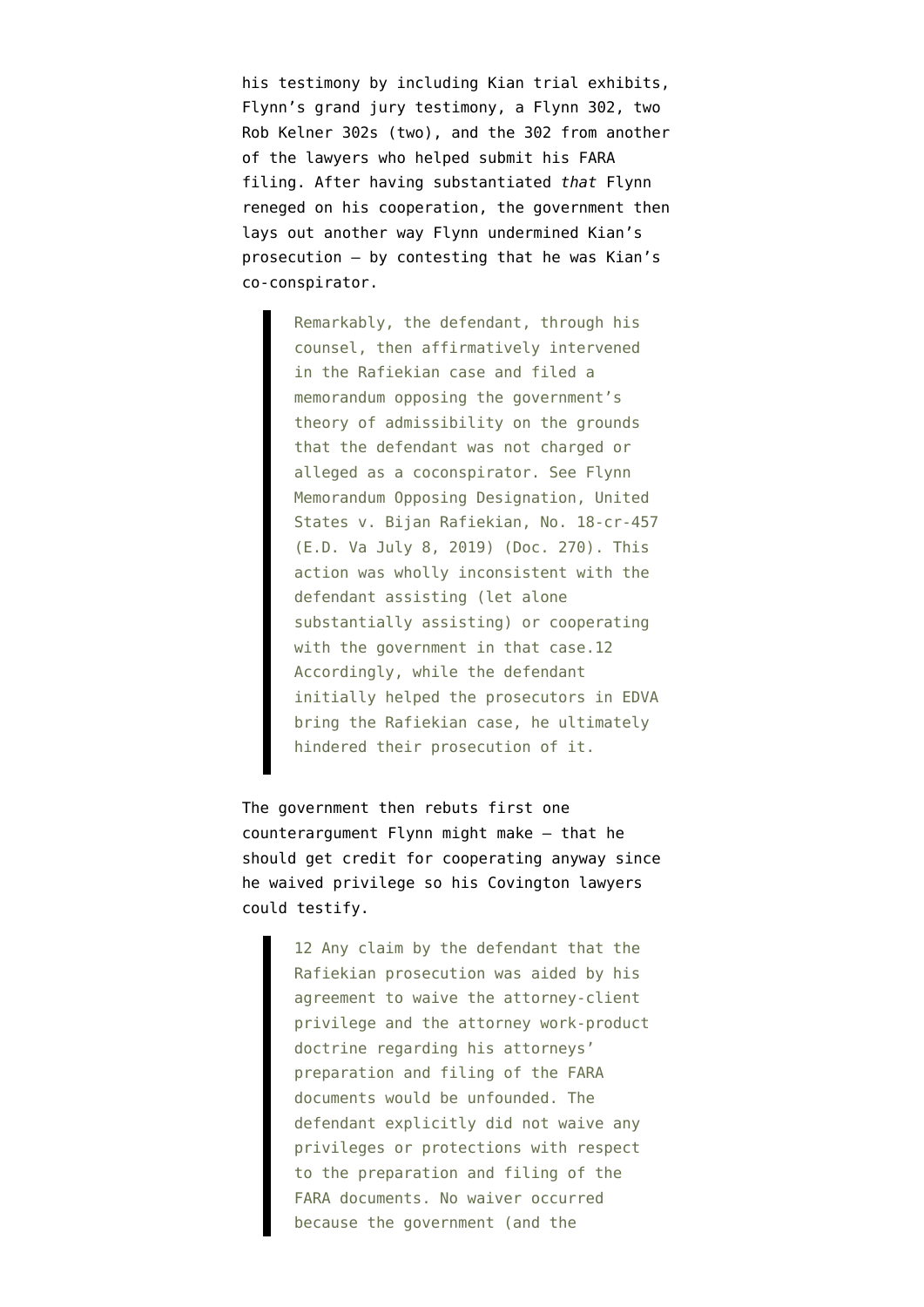defendant's attorneys) did not believe a waiver for such information was necessary—information provided to a lawyer for the purposes of a public filing is not privileged. The district judge in Rafiekian agreed with that conclusion, and permitted the defendant's attorneys to testify about what the defendant and Rafiekian told them because those statements were not privileged or protected as opinion work product. See United States v. Rafiekian, No. 18-cr-457, 2019 WL 3021769, at \*2, 17-19 (E.D. Va. July 9, 2019).

And they obliquely rebut an argument that Powell has already made — that EDVA prosecutors chose not to call Flynn only to retaliate against him.

> 13 The government does not believe it is prudent or necessary to relitigate before this Court every factual dispute between the defendant and the Rafiekian prosecutors. The above explanation of the decision not to call the defendant as a witness in the Rafiekian trial is provided as background for the Court to understand the basis for the government's decision to exercise its discretion to determine that the defendant has not provided substantial assistance to the government. The government is not asking this Court to make factual determinations concerning the defendant's interactions with the Rafiekian prosecutors, other than the undisputed fact that the defendant affirmatively litigated against the admission of evidence by the government in that case.

Finally, they quote a [Kian filing](https://www.courtlistener.com/recap/gov.uscourts.vaed.400989/gov.uscourts.vaed.400989.262.0.pdf) saying for them what they therefore don't have to say in such an inflammatory way: Flynn tried to game the Kian prosecution in such a way that he got to benefit from the plea deal without admitting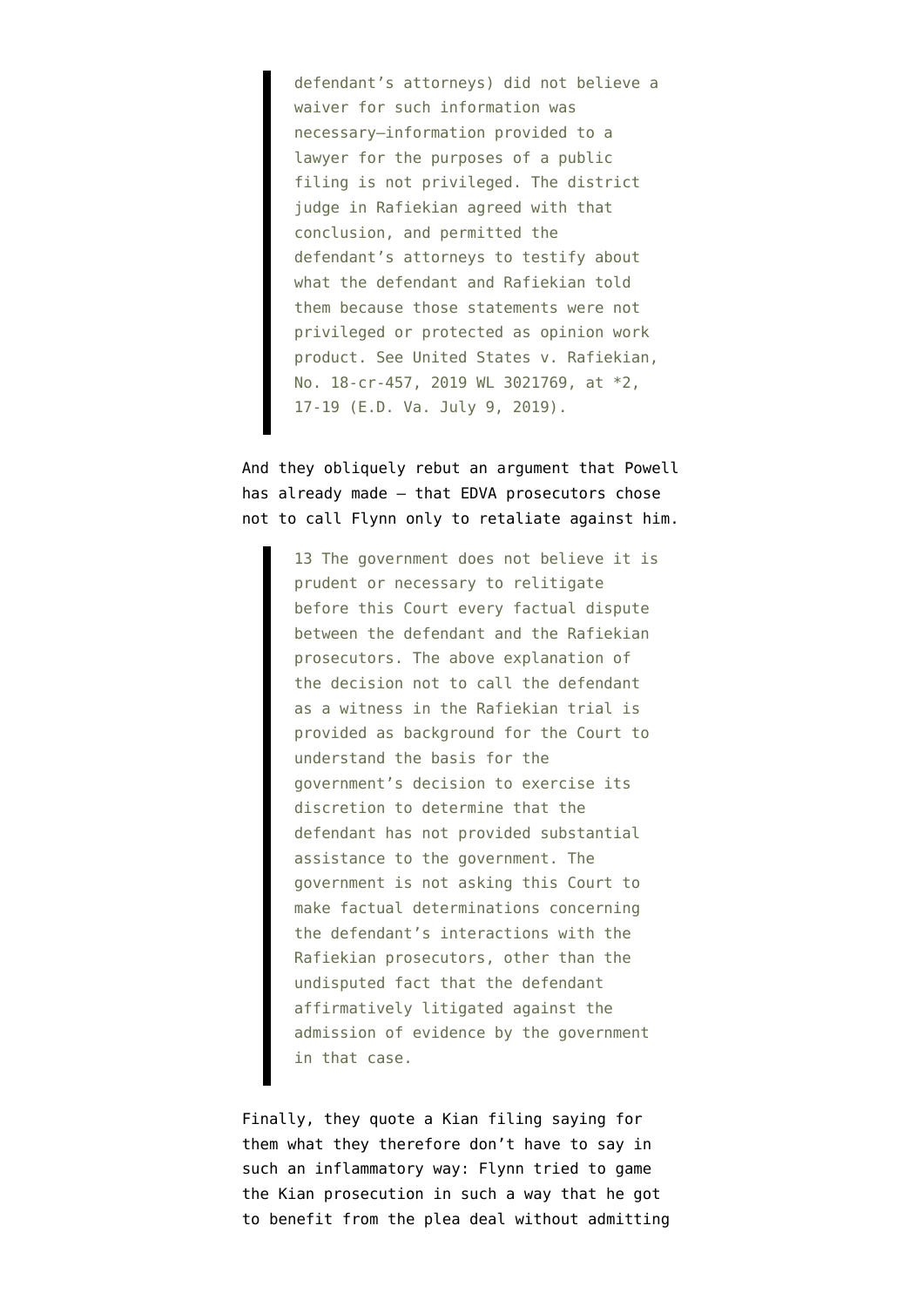Rafiekian's counsel characterized the "new Flynn version of events" as "an unbelievable explanation, intended to make Flynn look less culpable than his signed December 1, 2017 Statement of Offense and consistent with his position at his sentencing hearing. In short, Flynn wants to benefit off his plea agreement without actually being guilty of anything." See Defendant's Memorandum Regarding Correction at 5, United States v. Bijan Rafiekian, No. 18- cr-457 (E.D. Va. July 5, 2019) (Doc. 262).

### **The government asks Judge Sullivan to allocute Flynn again**

Which may be why the government twice asks Judge Sullivan to force Flynn to admit his guilt again if he wants credit for it in sentencing.

> Indeed, the government has reason to believe, through representations by the defendant's counsel, that the defendant has retreated from his acceptance of responsibility in this case regarding his lies to the FBI. For that reason, the government asks this Court to inquire of the defendant as to whether he maintains those apparent statements of innocence or whether he disavows them and fully accepts responsibility for his criminal conduct.

#### [snip]

Based on statements made in recent defense filings, the defendant has not accepted responsibility for his criminal conduct, and therefore is not entitled to any such credit unless he clearly and credibly disavows those statements in a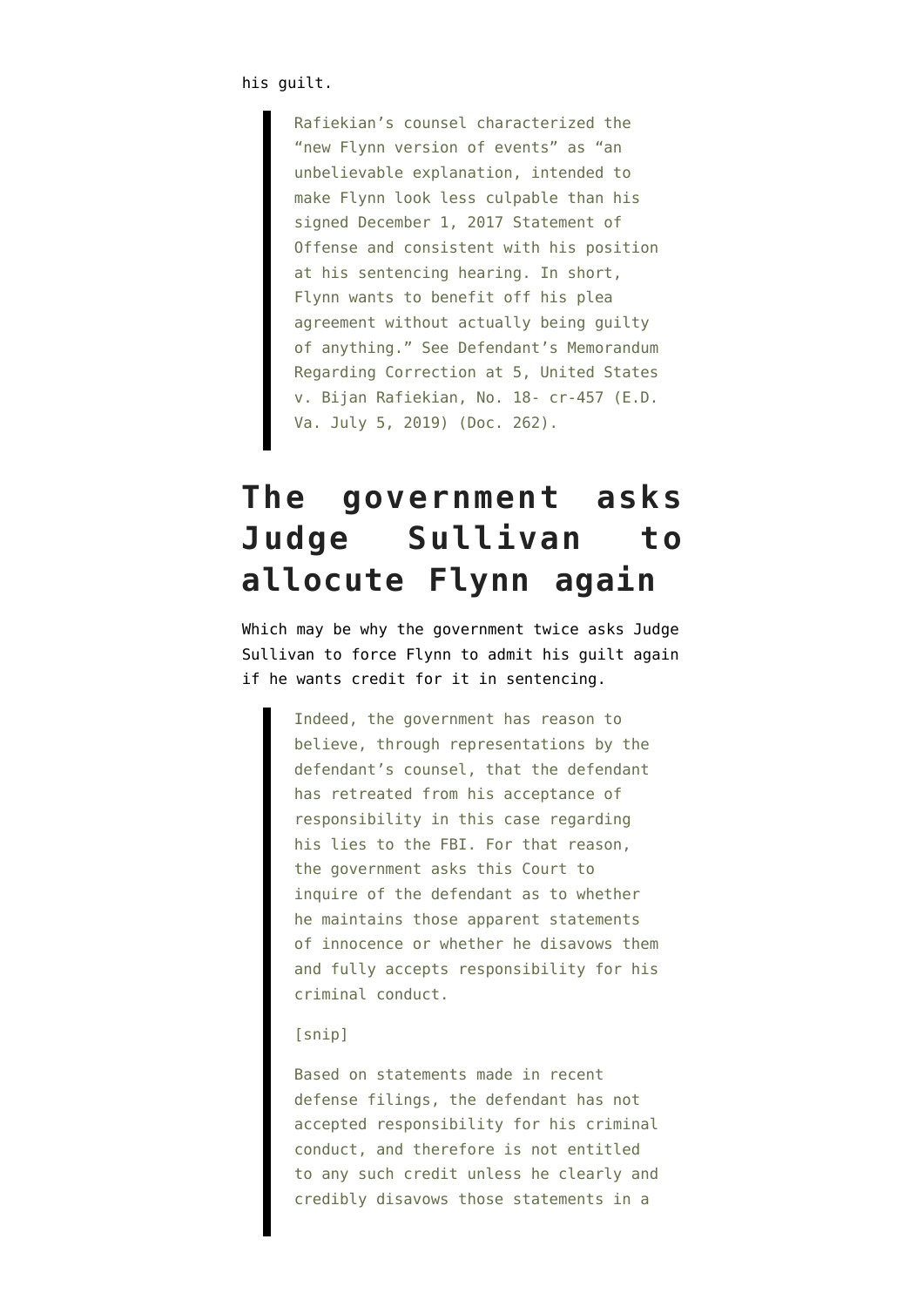colloquy with the Court.

## **The government lays out evidence of Flynn's perjury before Emmet Sullivan**

But there may be another reason the government invites Sullivan to allocute Flynn again. In an extended passage, the government basically lays out evidence that — given his statements made in the last six months — Flynn perjured himself before Judge Sullivan on December 18, 2018, when the judge [had the prescience](https://www.emptywheel.net/2018/12/18/judge-sullivan-was-prepared-for-potential-flynn-perjury-and-fraud-on-the-court/) to put Flynn under oath.

> During the hearing, the Court engaged in a dialogue with the defendant concerning arguments in his sentencing memorandum that appeared to challenge the circumstances of the January 24 interview. See 12/18/2018 Hearing Tr. at 6-7. However, when questioned by the Court, the defendant declined to challenge the circumstances of that interview. Id. at 8. When pressed by the Court about whether he wanted to proceed with his guilty plea "[b]ecause you are guilty of this offense," the defendant unequivocally responded, "Yes, Your Honor." Id. at 16. And when the Court asked whether he was "continuing to accept responsibility for [his] false statements," the defendant replied, "I am, Your Honor." Id. at 10. The defendant's recent conduct and statements dramatically differ from those representations to the Court, which he made under oath.

Six months later, in June 2019, the defendant began retracting those admissions and denying responsibility for his criminal conduct. Far from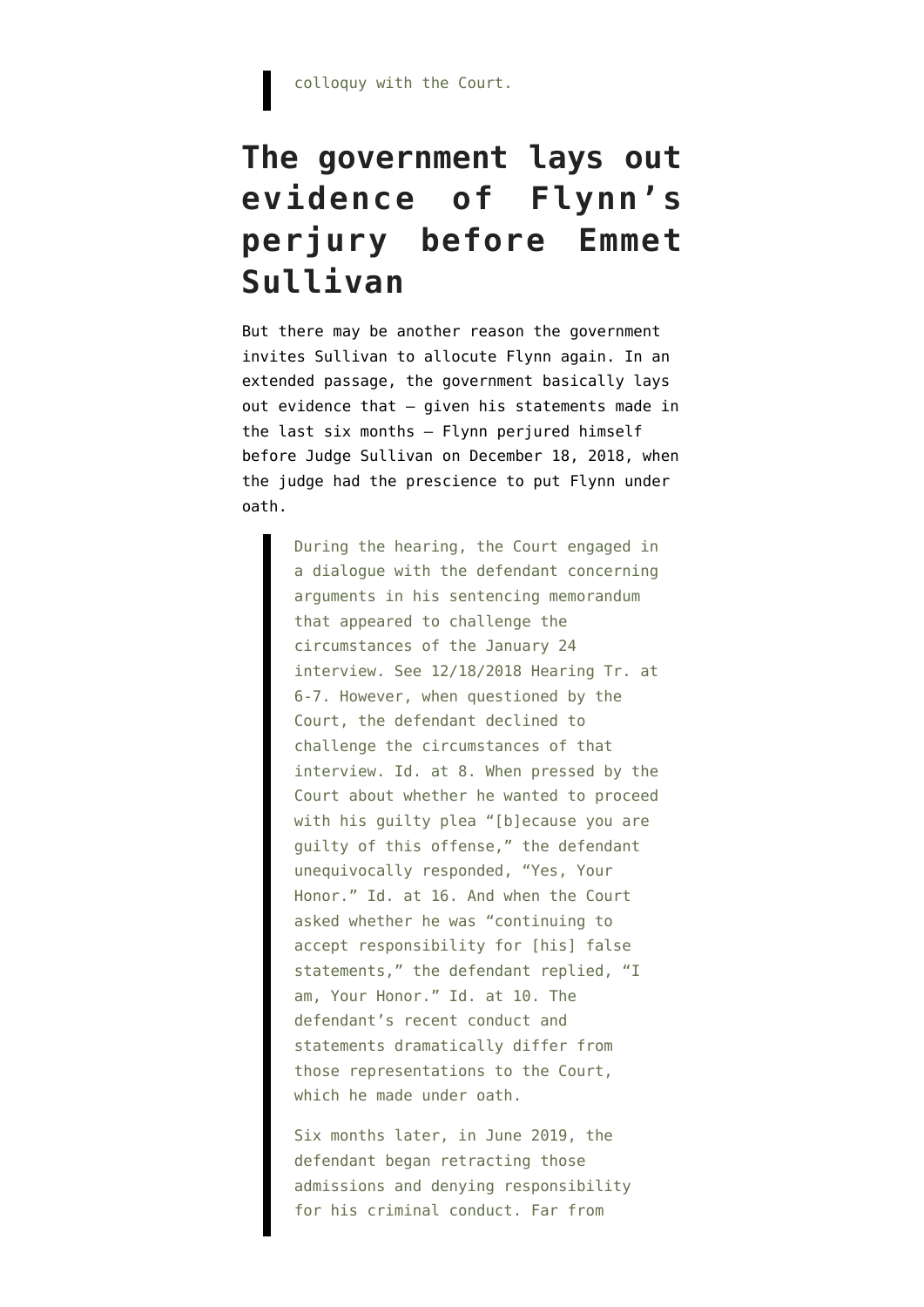accepting the consequences of his unlawful actions, he has sought to blame almost every other person and entity involved in his case, including his former counsel. Most blatantly, the defendant now professes his innocence. See, e.g., Reply in Support of His Motion to Compel Production of Brady Material and to Hold the Prosecutors in Contempt at 2, 6, United States v. Flynn, 17-cr-232 (D.D.C. Oct. 22, 2019) (Doc. 129-2) ("Reply") ("When the Director of the FBI, and a group of his close associates, plot to set up an innocent man and create a crime . . . ;" alleging that text messages provided by the government "go to the core of Mr. Flynn's . . . innocence"). With respect to his false statements to the FBI, he now asserts that he "was honest with the agents [on January 24, 2017] to the best of his recollection at the time." Reply at 23. Such a claim is far from accepting responsibility for his actions. As the defendant admitted in his plea agreement and before this Court, during the January 24 interview the defendant knew he was lying to the FBI, just as he knew he was lying to the Vice President of the United States.

The defendant has also chosen to reverse course and challenge the elements and circumstances of his false statements to the FBI. See, e.g., June 6, 2019 Sidney Powell Letter to the Attorney General (Doc. 122-2) ("Powell Letter to AG"). The defendant now claims that his false statements were not material, see Reply at 27-28, and that the FBI conducted an "ambush interview" to trap him into making false statements, see Reply at 1. The Circuit Court recently stated in United States v. Leyva, 916 F.3d 14 (D.C. Cir. 2019), cert. denied, No. 19-5796, 2019 WL 5150737 (U.S. Oct. 15, 2019), that "[i]t is not error for a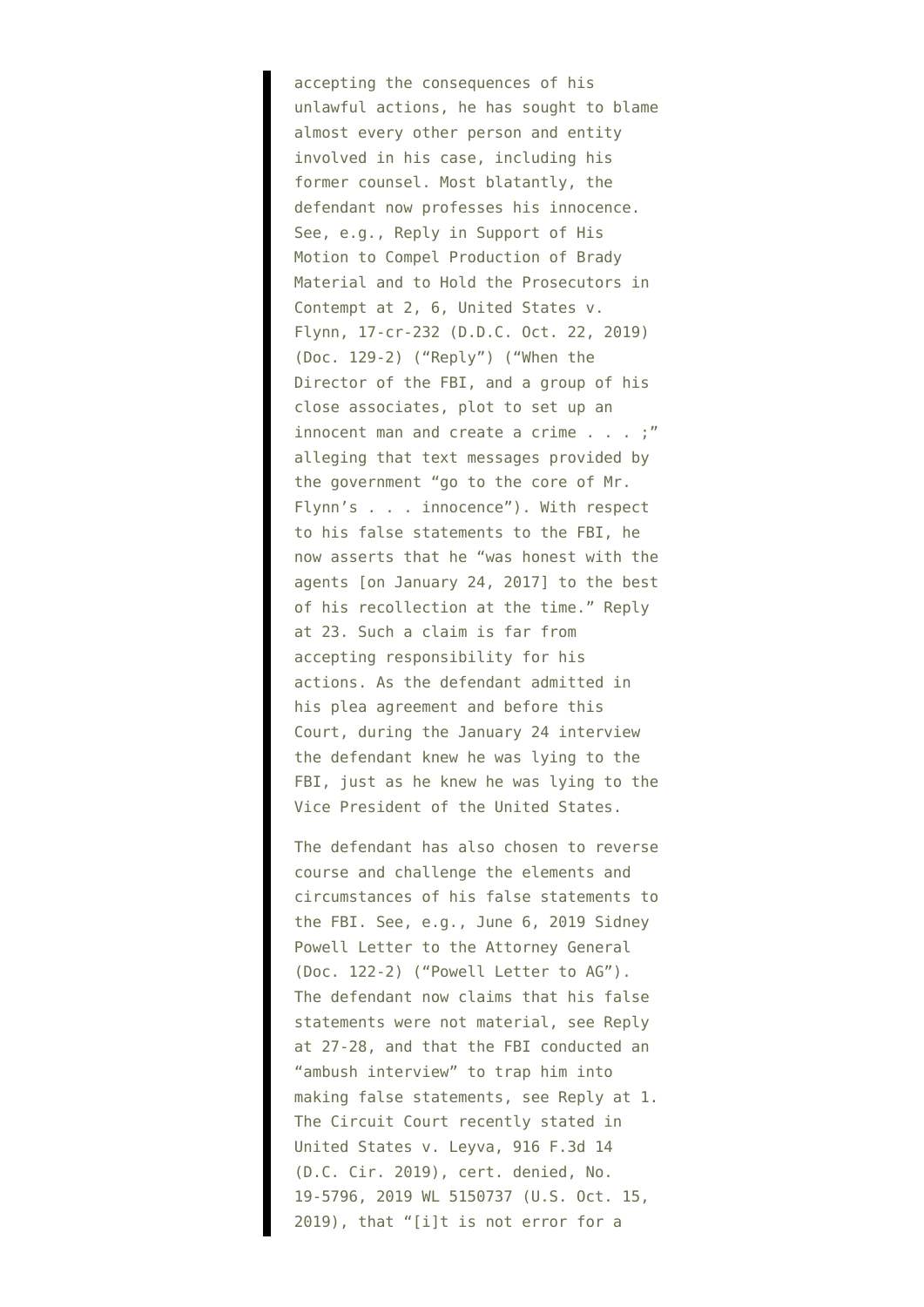district court to 'require an acceptance of responsibility that extended beyond the narrow elements of the offense' to 'all of the circumstances' surrounding the defendant's offense." Id. at 28 (citing United States v. Taylor, 937 F.2d 676, 680-81 (D.C. Cir. 1991)). A defendant cannot "accept responsibility for his conduct and simultaneously contest the sufficiency of the evidence that he engaged in that conduct." Id. at 29. Any notion of the defendant "clearly" accepted responsibility is further undermined by the defendant's efforts over the last four months to have the Court dismiss the case. See Reply at 32.7

This effectively lays out a catch-22 for Flynn: either he makes a bid, still, for the acceptance of responsibility he has reneged on, or Sidney Powell instead argues that he perjured himself. One way or another (or in both cases) Flynn lied. Repeatedly.

Notably, the government introduces its discussion of why Flynn's past lies — which were false statements, not formally perjury — were so important using a SCOTUS discussion of perjury, something they didn't do in [his prior sentencing](https://www.courtlistener.com/recap/gov.uscourts.dcd.191592/gov.uscourts.dcd.191592.46.0_2.pdf) [memo](https://www.courtlistener.com/recap/gov.uscourts.dcd.191592/gov.uscourts.dcd.191592.46.0_2.pdf).

> That is precisely why providing false statements to the government is a crime. As the Supreme Court has noted:

> > In this constitutional process of securing a witness' testimony, perjury simply has no place whatsoever. Perjured testimony is an obvious and flagrant affront to the basic concepts of judicial proceedings. Effective restraints against this type of egregious offense are therefore imperative. The power of subpoena, broad as it is, and the power of contempt for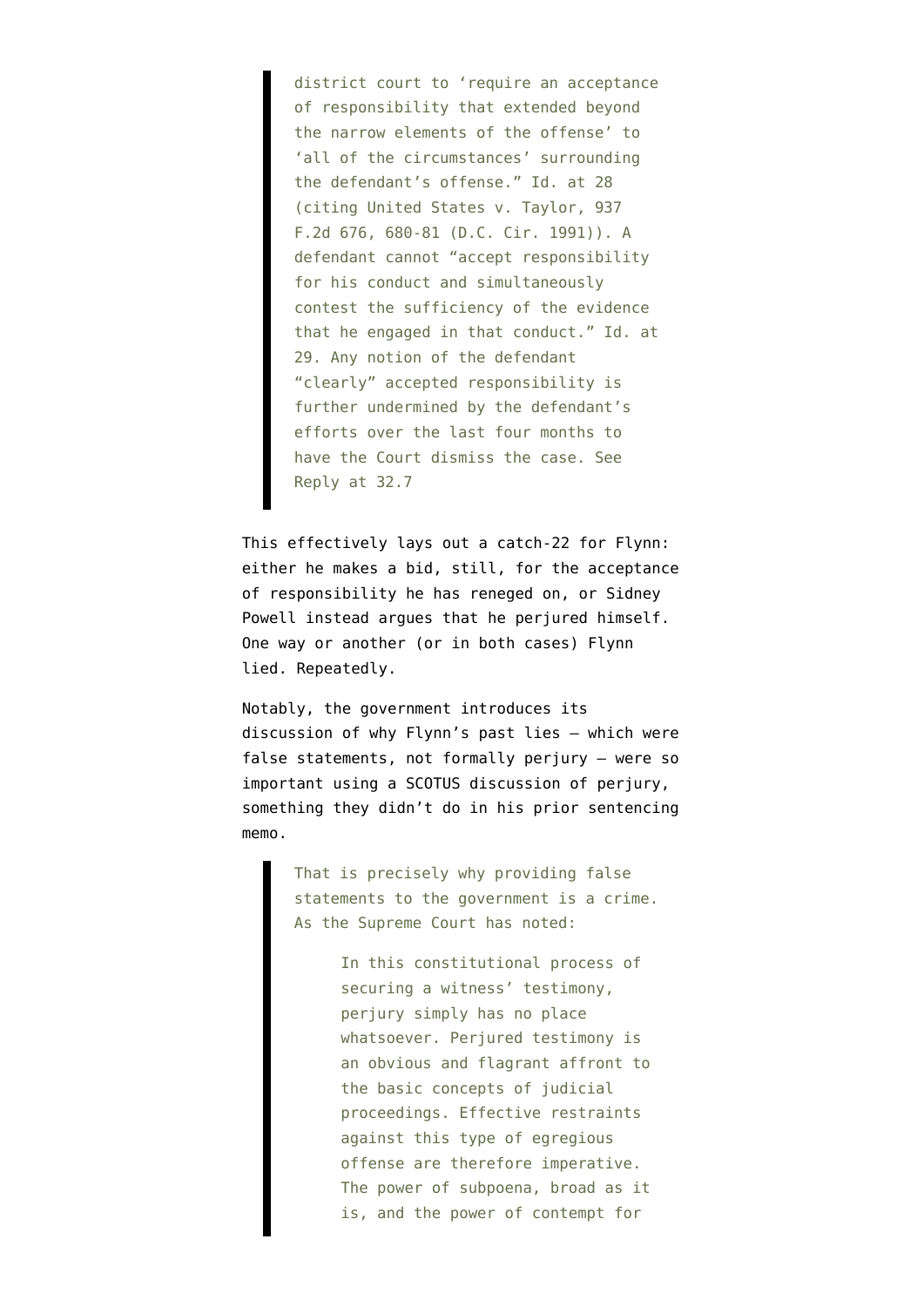refusing to answer, drastic as that is — and even the solemnity of the oath — cannot insure truthful answers. Hence, Congress has made the giving of false answers a criminal act punishable by severe penalties; in no other way can criminal conduct be flushed into the open where the law can deal with it.

Sidney Powell may be too rash to notice this (as she has missed or not given a shit about other similar warnings in the past). But the government is laying out a case to go after Flynn for perjury if he decides to get cute again.

### **The government recalls Judge Sullivan's past disgust with Flynn**

Having laid out two reasons why the outcome should be significantly different this time around than the outcome the government argued for in December 2018, they then remind Judge Sullivan how pissed off he was at that hearing (where [he asked whether treason](https://www.emptywheel.net/2018/12/19/in-defense-of-emmet-sullivan-van-grack-suggested-mueller-did-review-whether-flynns-behavior-amounted-to-treason/) had been considered for Flynn), where it seemed clear he was *already* ready to send Flynn to prison.

The government reminds Judge Sullivan that he himself decided to let Flynn's "cooperation" play out to see the true nature of it.

> At the initial sentencing hearing in December 2018, the Court raised concerns about proceeding to sentencing without "fully understanding the true extent and nature" of the defendant's assistance.

### [snip]

Although the government noted that "some of th[e] benefit" of the defendant's assistance "may not be fully realized at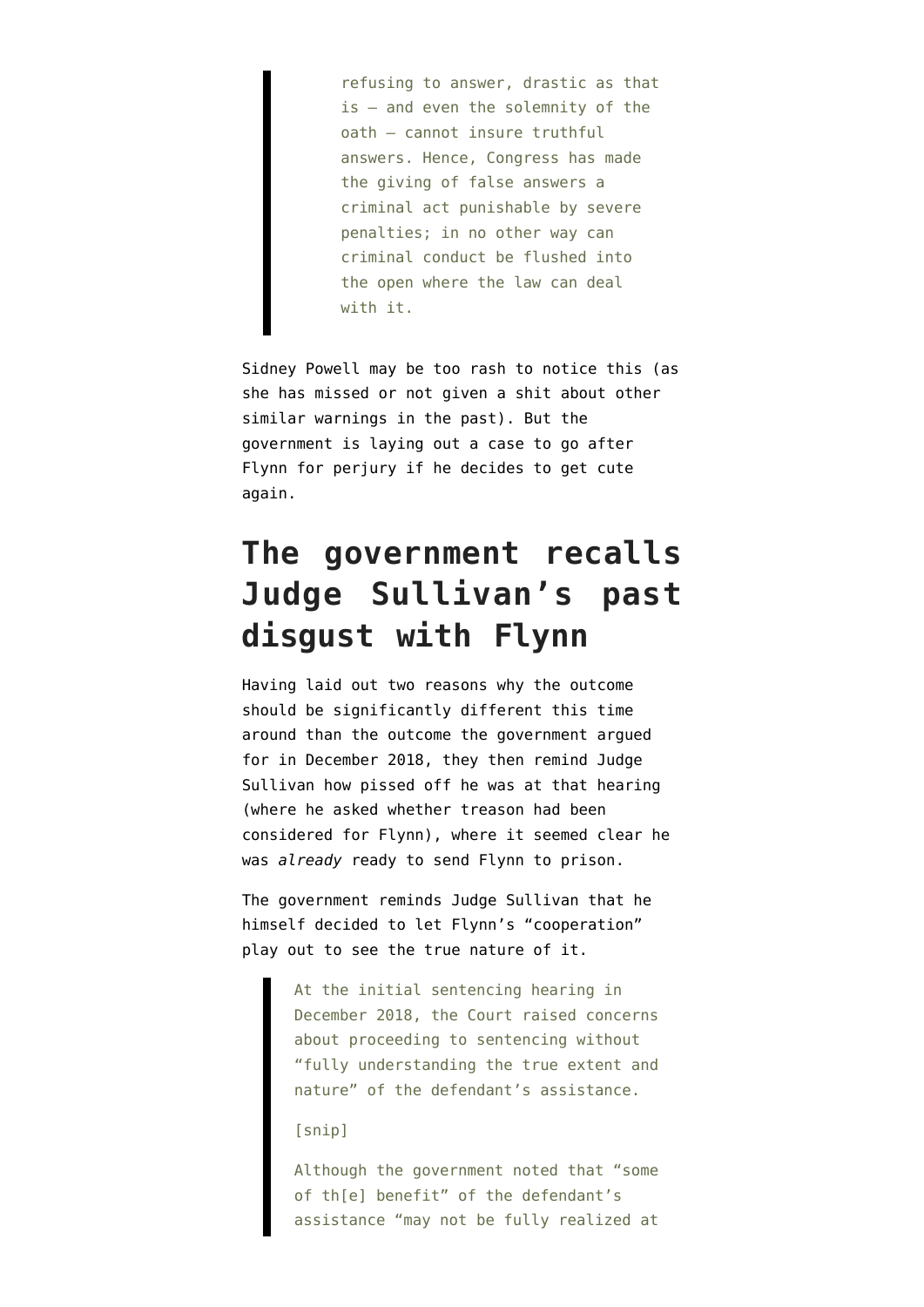th[at] time," it proceeded to sentencing because it believed the defendant's anticipated testimony in the Rafiekian case had been secured through his grand jury testimony and the Statement of Offense.8 The Court, however, expressed that "courts are reluctant to proceed to sentencing unless and until cooperation has been completed . . . [b]ecause the Court wants to be in a position to fully evaluate someone's efforts to assist the government." 12/18/2018 Hearing Tr. at 26. The Court's concern that the parties had prematurely proceeded to sentencing was prescient.

It then reminds Judge Sullivan that he asked and the government affirmed — that Flynn could have been charged in a conspiracy to act as an Agent of Turkey, one of the things that Sullivan found so disgusting in the last sentencing hearing.

> The Court inquired whether the defendant could have been charged as a codefendant in the Rafiekian case, and the government affirmed that the defendant could have been charged with various offenses in connection with his false statements in his FARA filings, consistent with his Statement of Offense.

The government next reminds Sullivan that Flynn's actions were an abuse of public trust, another of the things that really pissed him off in the last sentencing hearing.

> Public office is a public trust. The defendant made multiple, material and false statements and omissions, to several DOJ entities, while serving as the President's National Security Advisor and a senior member of the Presidential Transition Team. As the government represented to the Court at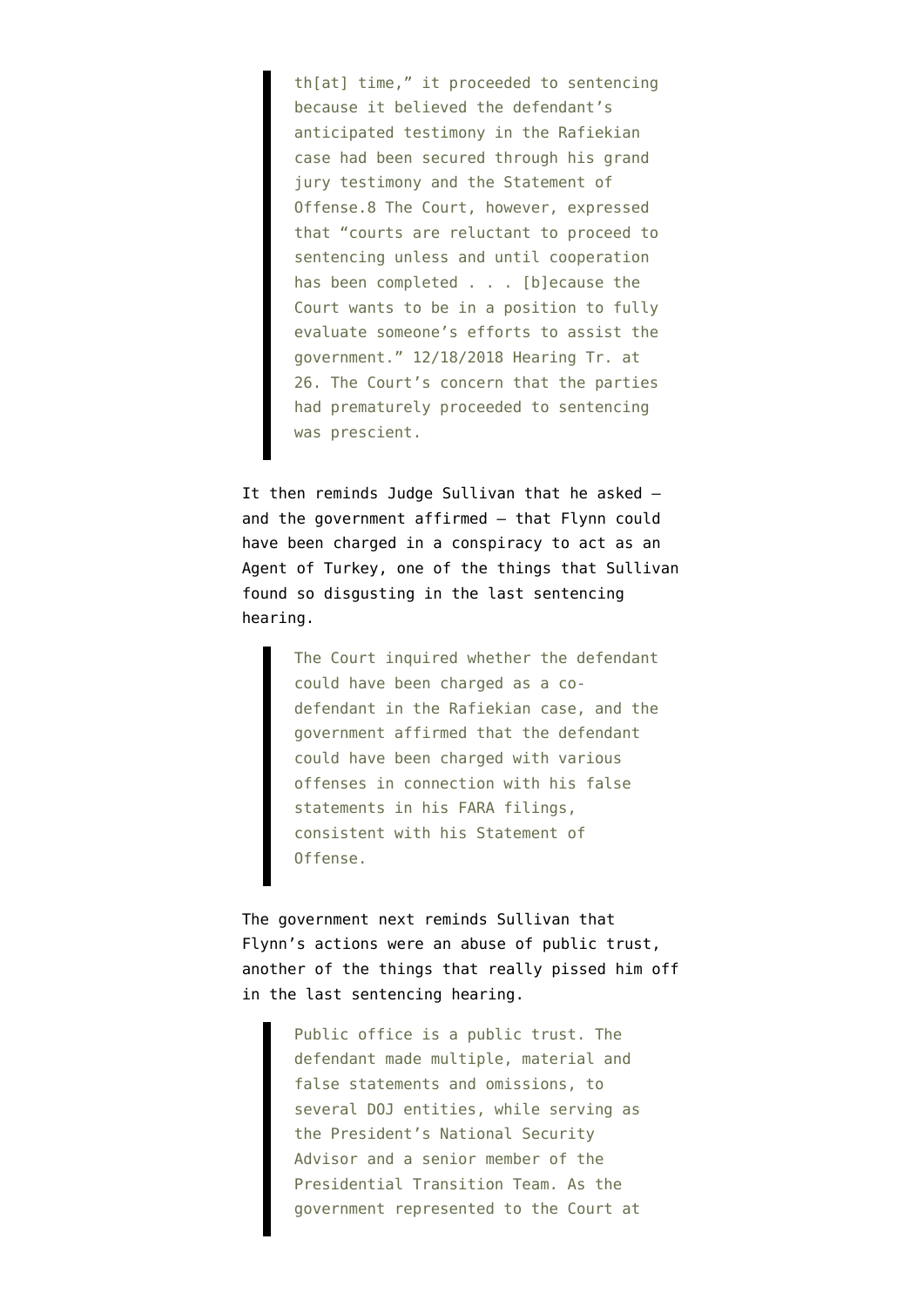the initial sentencing hearing, the defendant's offense was serious. See Gov't Sent'g Mem. at 2; 12/18/2018 Hearing Tr. at 32 (the Court explaining that "[t]his crime is very serious").

The government returns to those themes to argue — factually but aggressively — that Flynn compromised national security.

> The defendant's conduct was more than just a series of lies; it was an abuse of trust. During the defendant's pattern of criminal conduct, he was the National Security Advisor to the President of the United States, the former Director of the Defense Intelligence Agency, and a retired U.S. Army Lieutenant General. He held a security clearance with access to the government's most sensitive information. The only reason the Russian Ambassador contacted the defendant about the sanctions is because the defendant was the incoming National Security Advisor, and thus would soon wield influence and control over the United States' foreign policy. That is the same reason the defendant's fledgling company was paid over \$500,000 to work on issues for Turkey. *The defendant monetized his power and influence over our government, and lied to mask it. When the FBI and DOJ needed information that only the defendant could provide, because of that power and influence, he denied them that information. And so an official tasked with protecting our national security, instead compromised it*. [my emphasis]

Having laid out the reasons why Sullivan was ready to send Flynn to prison before he started all the Sidney Powell shenanigans, the government then repeats his past judgment that this is a unique case, and Flynn's case is worse than all the directly relevant precedents, Papadopoulos, van der Zwaan, and, since the last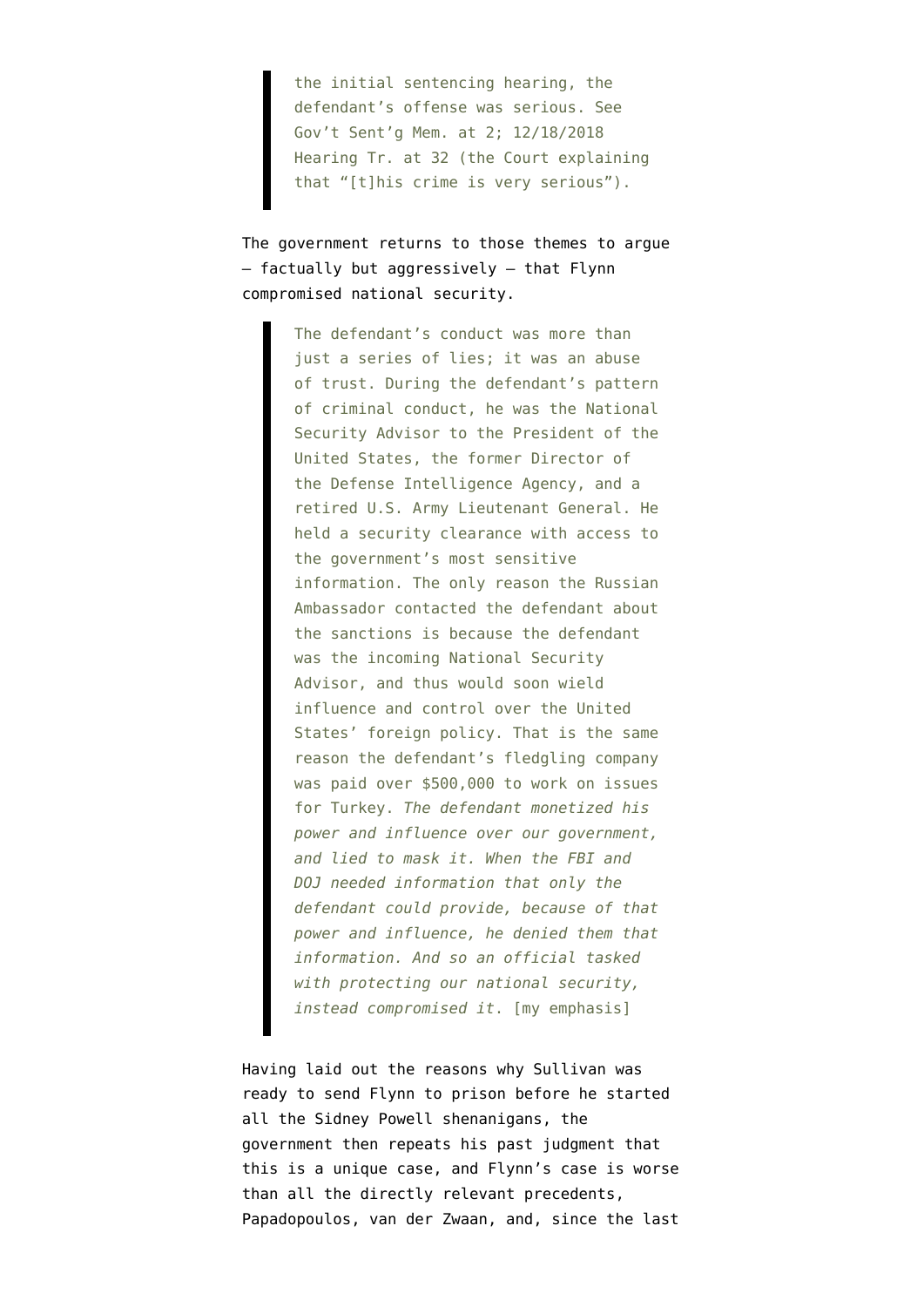sentencing hearing, Wolfe and Gates, who were sentenced to a range between two weeks and two months.

> It goes without saying that this case is unique. See 12/18/2018 Hearing Tr. at 43 (Court noting that "[t]his case is in a category by itself"). Few courts have sentenced a high-ranking government official and former military general for making false statements. And the government is not aware of any case where such a high-ranking official failed to accept responsibility for his conduct, continued to lie to the government, and took steps to impair a criminal prosecution. Accordingly, while Section 3553(a)(6) requires the court to consider "the need to avoid unwarranted sentence disparities among defendants with similar records who have been found guilty of similar conduct," there are no similarly situated defendants.

> Although other persons investigated by the SCO pleaded guilty to lying to the FBI and were sentenced to varying terms of incarceration, those individuals and their conduct are easily distinguishable. See id. at 42-43 ("The Court's of the opinion that those two cases aren't really analogous to this case. I mean, neither one of those individuals was a high-ranking government official who committed a crime while on the premises of and in the West Wing of the White House."). Alex van der Zwaan lied to the SCO, pled guilty to violating 18 U.S.C. § 1001, and was sentenced to 30 days incarceration and a fine of \$20,000. See United States v. van der Zwaan, No. 18 cr-31 (ABJ). George Papadopoulos likewise lied to the SCO, pled guilty to violating 18 U.S.C. § 1001, and was sentenced to serve 14 days incarceration, to perform 200 hours of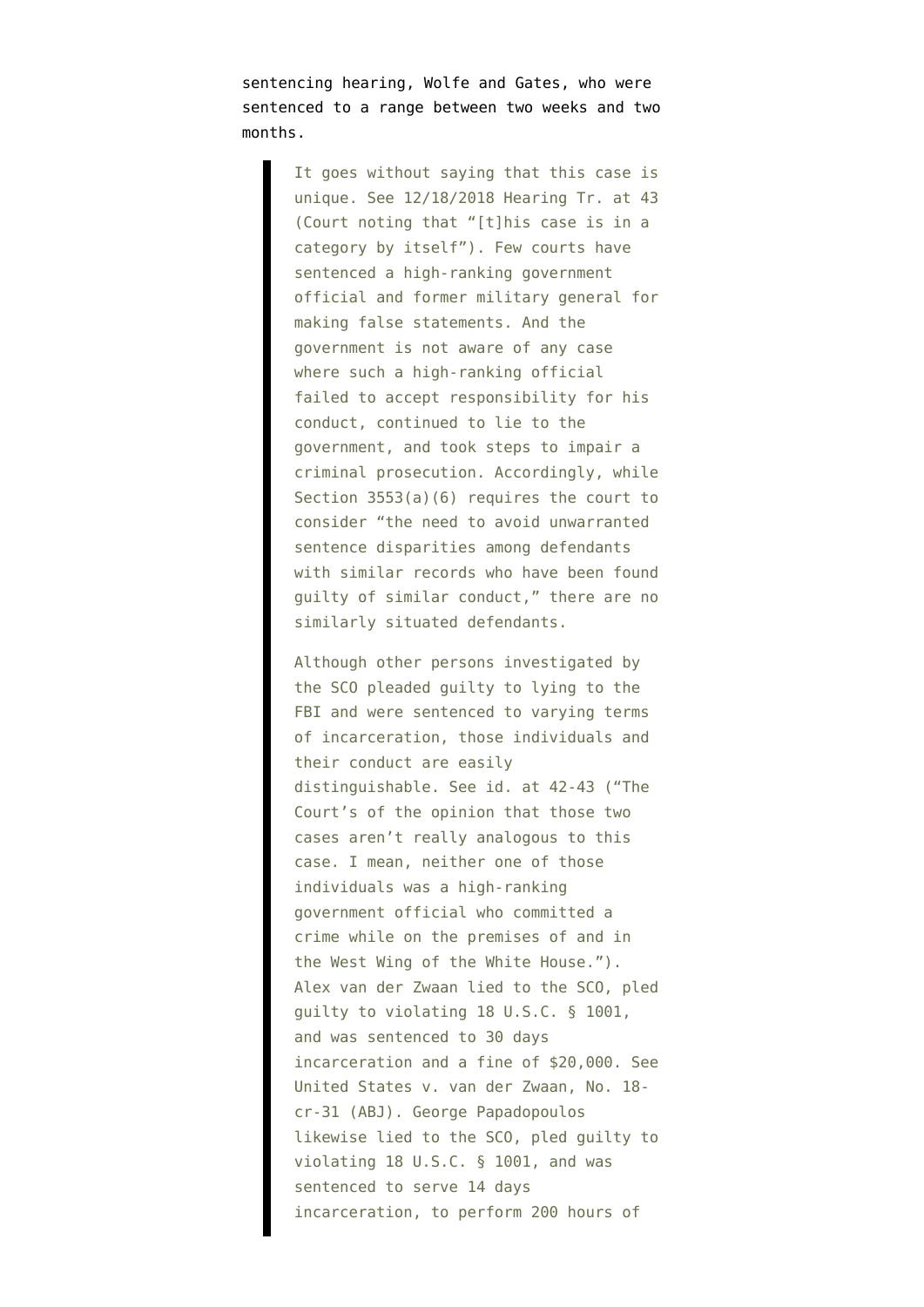community service, and pay a fine of \$9,500. See United States v. Papadopoulos, No. 17-cr-182 (RDM). Neither defendant was a high-ranking government official, held a position of trust vis-à-vis the United States, held a security clearance, had a special understanding of the impact of providing misleading information to investigators, or denied responsibility for his unlawful conduct.

#### [snip]

The Court granted the government's motion for a significant downward departure pursuant to Section 5K1.1 for providing substantial assistance, gave Gates credit for accepting responsibility, and still sentenced him to 45 days of confinement.

Effectively, then, the government uses Sullivan's own past judgments, giving him all the reasons he would need to sentence Flynn, at least, near the top of guidelines range six months.

Subtly, the government twice invokes "aggravating factors" (once citing the Wolfe case, [which I predicted would happen](https://www.emptywheel.net/2018/12/21/the-significance-of-the-james-wolfe-sentence-for-mike-flynn-leak-investigations-and-the-signal-application/)).

> The defendant's offense is serious, his characteristics and history present aggravating circumstances, and a sentence reflecting those factors is necessary to deter future criminal conduct.

#### [snip]

The court concluded that Wolfe's position—which was far less significant than the defendant's position as National Security Advisor—was an aggravating factor to consider at sentencing, and one that distinguished his case from those of Papadopoulos and